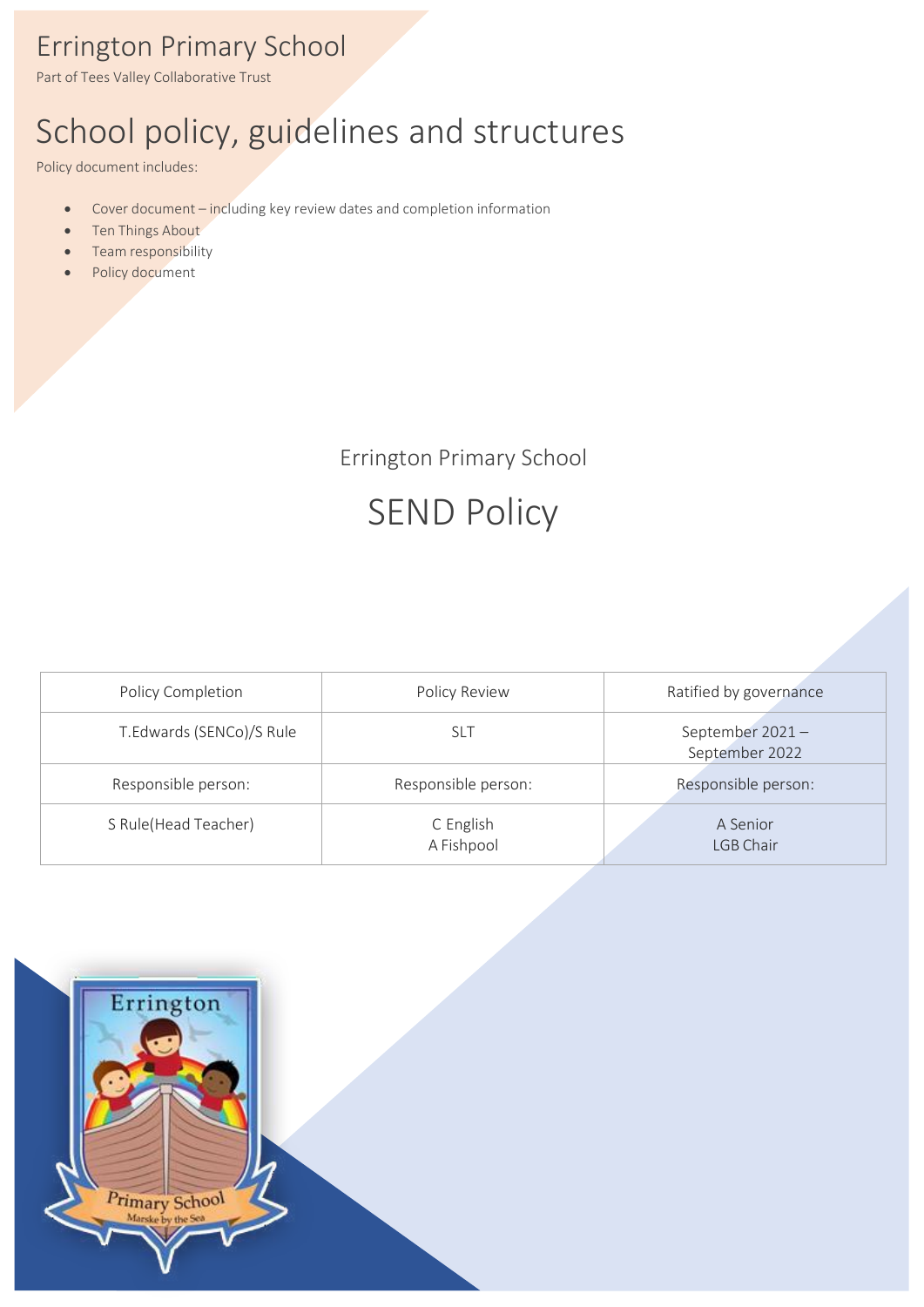## Special Educational Needs Policy

*Reviewed September 2021*

#### Definition

With accordance with the SEN Code of Practice 2014; we class a child as having Special Educational Needs if:

*'They have a learning difficulty or disability which calls for special educational provision to be made for them.'*

A child is classed as having a learning difficulty or disability if they:

- *'have a significantly greater difficulty in learning than the majority of children of the same age.'*
- *'have a disability which prevents or hinders them from making use of educational facilities of a kind generally provided for children of the same age in mainstream schools.'*

For children aged two or more, special educational provision is classed as:

• *'educational provision that is additional and different from that made generally for other children of the same age by mainstream schools.'*

#### Aims

At Errington Primary School we strongly believe that all children should:

- Be happy and feel secure
- Be treated as equals
- Achieve to their full potential
- Have access to a broad and balanced curriculum

#### Objectives

- To provide a safe and caring environment in which children can learn and develop to their full potential.
- To ensure all children have access to a carefully planned and differentiated curriculum which reflects the needs of all learners, through use of appropriate support and resources.
- To recognise and celebrate differences, recognising pupils as being individuals and celebrating all contributions and achievements.
- To maintain high expectations of all pupils, responding to individual needs.
- To develop strong partnerships between pupils, parents, staff and outside professionals.
- To review and evaluate pupils progress regularly.
- To ensure that Special Educational Needs are identified and assessed as early as possible.

#### Admission Arrangements

Errington Primary School strives to be a fully inclusive school. All children are welcome and, in accordance with LA Admissions Policy, no child will be refused admission as long as a place exists.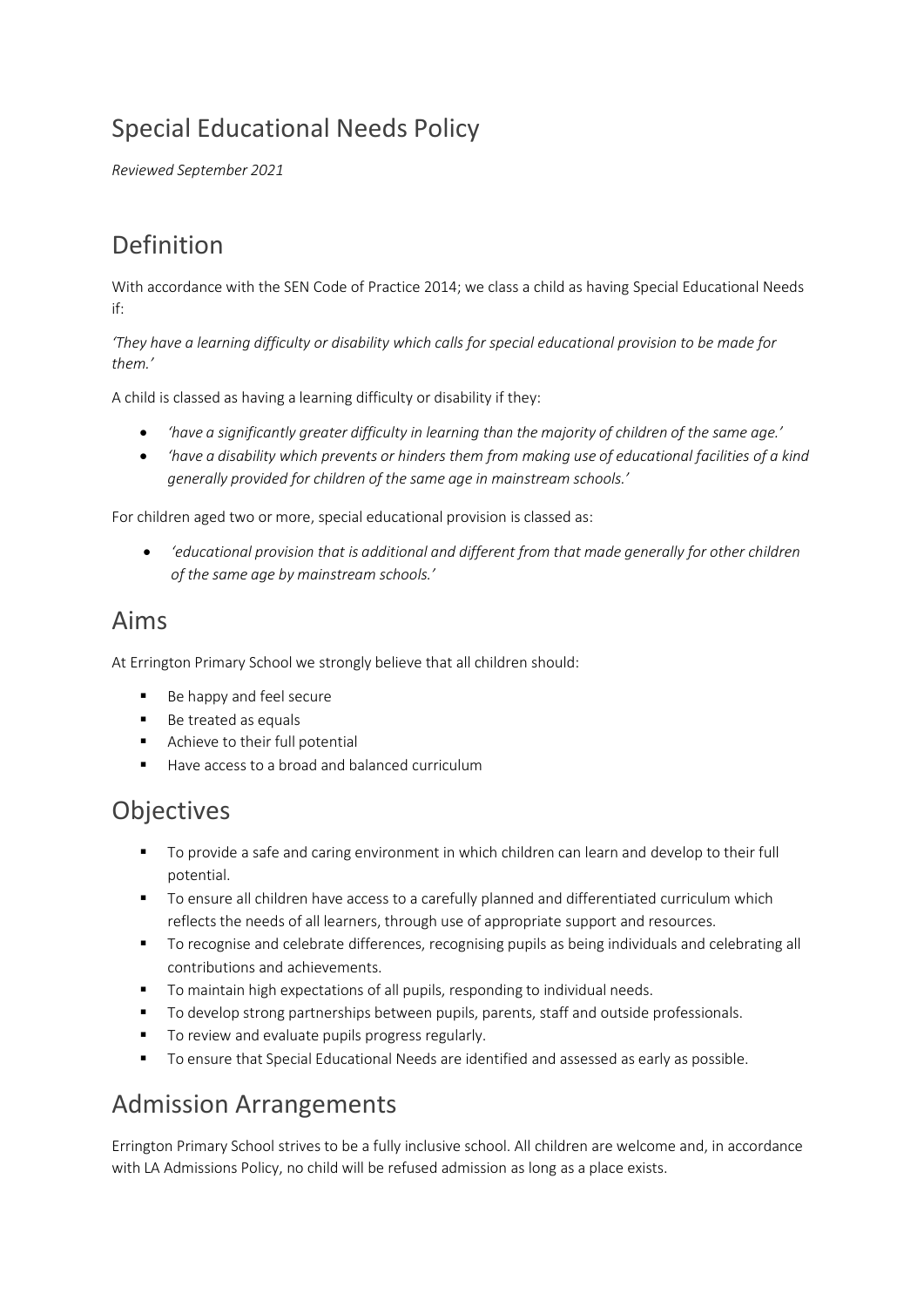### Roles and Responsibilities

At Errington Primary School:

The Special Educational Needs Coordinator (SENCO) will:

- Play a key role, alongside the headteacher, in delivering and developing SEN Policy and Provision.
- Meet regularly with the headteacher to discuss individual children, resources and provision.
- **E** Ensure that procedures for identifying children with Special Educational Needs are known and understood by all staff.
- Ensure that staff and parents are aware of needs identified.
- Lead INSET and training in school as appropriate.
- **■** Liaise with staff on strategies and resources that are available to support children with SEN.
- Keep SEN files up to date and review them regularly.
- Keep the Whole School Provision Plan up to date.
- Advise and support staff in creating Send Support Plans.
- Advise staff on the assessment and support of pupils with SEN.
- Review provision made for pupils with Special Educational Needs.
- Monitor and evaluate the progress made by children with Special Educational Needs.
- Ensure that the impact of SEN intervention and support is monitored for every child.
- Liaise with support services and outside agencies.
- Meet with parents to discuss progress and attend review meetings.
- Report to the Governors when requested.
- Keep own skills and understanding updated by reading, researching, attending SEN cluster meetings and external courses.

Class Teachers will:

- Know which children in their class are on the SEND Register.
- Know the needs and barriers of all children in their class including those with SEND.
- **■** Share initial concerns about children with the SENCO by submitting SEN concern forms.
- Produce a SEN Support Plan for pupils in their class who are on the SEND register.
- Produce Individual Support Plans for pupils in their class who require additional intervention in school.
- Review SEND Support Plan and Individual Support Plan targets at least termly.
- Share and discuss SEND Support Plans and Individual Support Plans with the parents and pupil (where appropriate).
- Maintain appropriate records for SEND children in their class, to include records of support and progress towards SEND Support Plan and Individual Support Plan targets.
- Plan and deliver, or plan for Teaching Assistants to deliver, relevant support or intervention to SEND children
- Attend referral planning meetings (RPM) and annual review meetings, and/or provide reports for children with an Education Health Care Plan (EHCP) or for children receiving support through a SEND Support Plans.
- Plan and differentiate lessons and learning opportunities to meet the needs of all learners in their class.
- Ensure Teaching Assistants are supporting SEN children in their class and inform the SENCO of CPD that is required.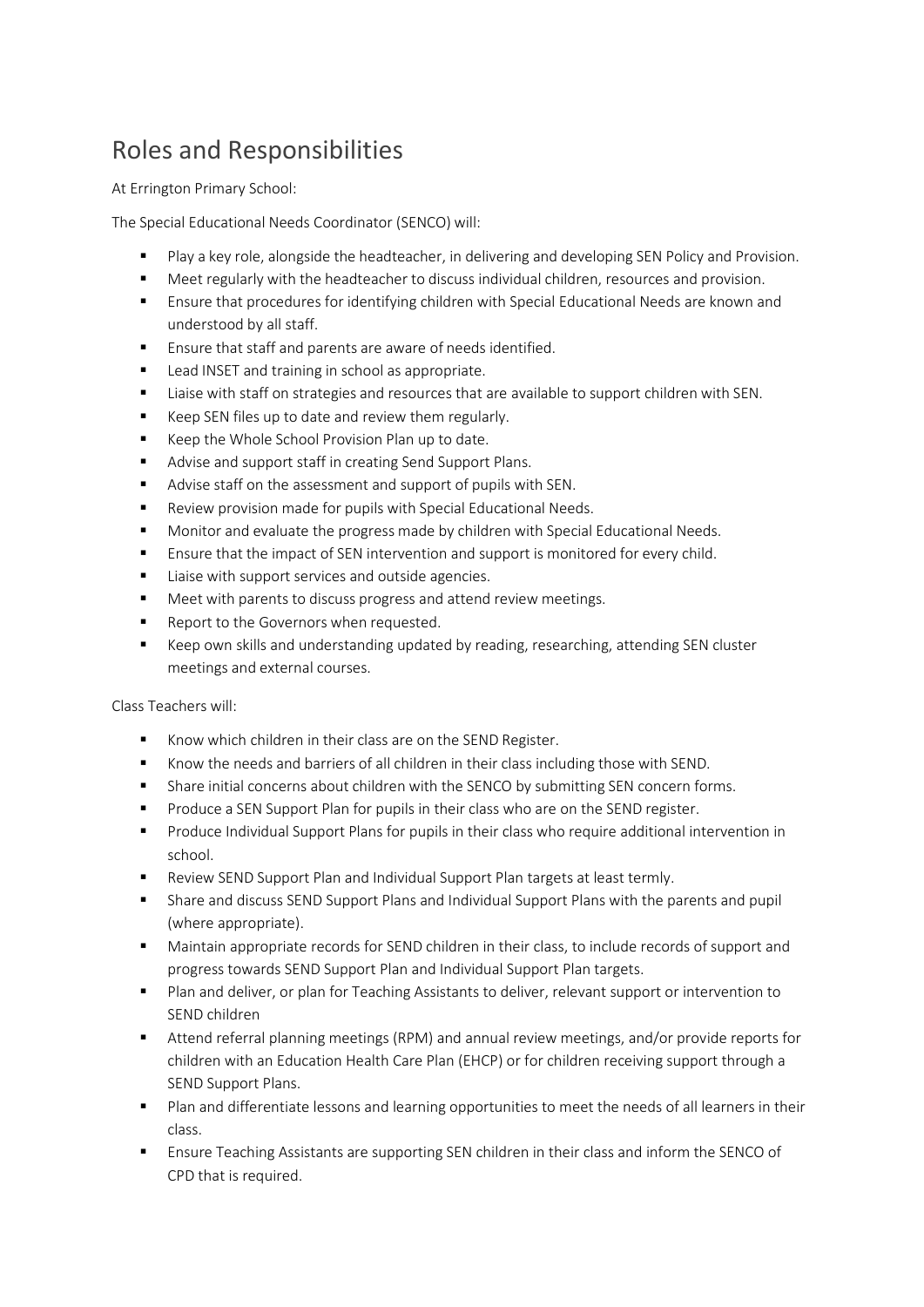Teaching Assistants (under the guidance of the Class Teacher and SENCO) will:

- Be fully aware of the school's SEND Policy.
- Be aware of the needs and barriers of all children in their class including those with SEND.
- Lead and support with activities and interventions as directed by the class teacher or SENCO.
- Keep records of this work up to date on pupil's intervention sheets.
- Attend INSET days and CPD required to enable them to meet the needs of the children in their class.

#### Governors will:

- Ensure a named governor has responsibility for the implementation of the SEND policy.
- Be fully involved in developing ad evaluating the SEND policy.
- Have an up to date knowledge of the school's SEND provision, including funding.
- Understand how equipment and personnel resources are deployed.
- Ensure that SEND provision is an integral part of the School Development Plan.
- Ensure that financial resources are available to carry out the SEND Policy.
- Be involved in a regular cycle of assess, plan, do and review.
- Ensure that quality of SEND provision is monitored continually by the school.
- Liaise with the headteacher and SENCO on a termly basis.
- Report to parents on the implementation of the SEND Policy and any changes that have occurred during the year.

#### Identification

At Errington Primary School, we aim to identify children with Special Educational Needs as early as possible in their school career. The progress of all children is monitored throughout the school by the class teachers, the senior leadership team, SENCO and the headteacher, through the use of tracking data and termly pupil progress meetings. Where there are concerns about a child's progress, despite differentiated work and use of 'Wave 1 – Quality First Teaching' strategies, the following procedures are followed:

- 1) Teacher Concern:
	- The teacher will monitor the child's progress closely.
	- Targeted support will be given by the teacher and/or class teaching assistant.
	- 'Wave 2 Catch Up' Intervention and support strategies will be provided effectiveness of these will be monitored by the SENCO and Subject Leaders.
	- Parents will be kept informed of teachers concerns.
	- Records will be kept detailing observations, concerns, progress and support strategies using an Individual Support Plan.

If the class teacher still feels that the strategies in place are not having an impact on progress and that the child is not learning as effectively as possible, they will share these concerns by submitting a SEN concern form to the SENCO and headteacher and holding a meeting to discuss next steps.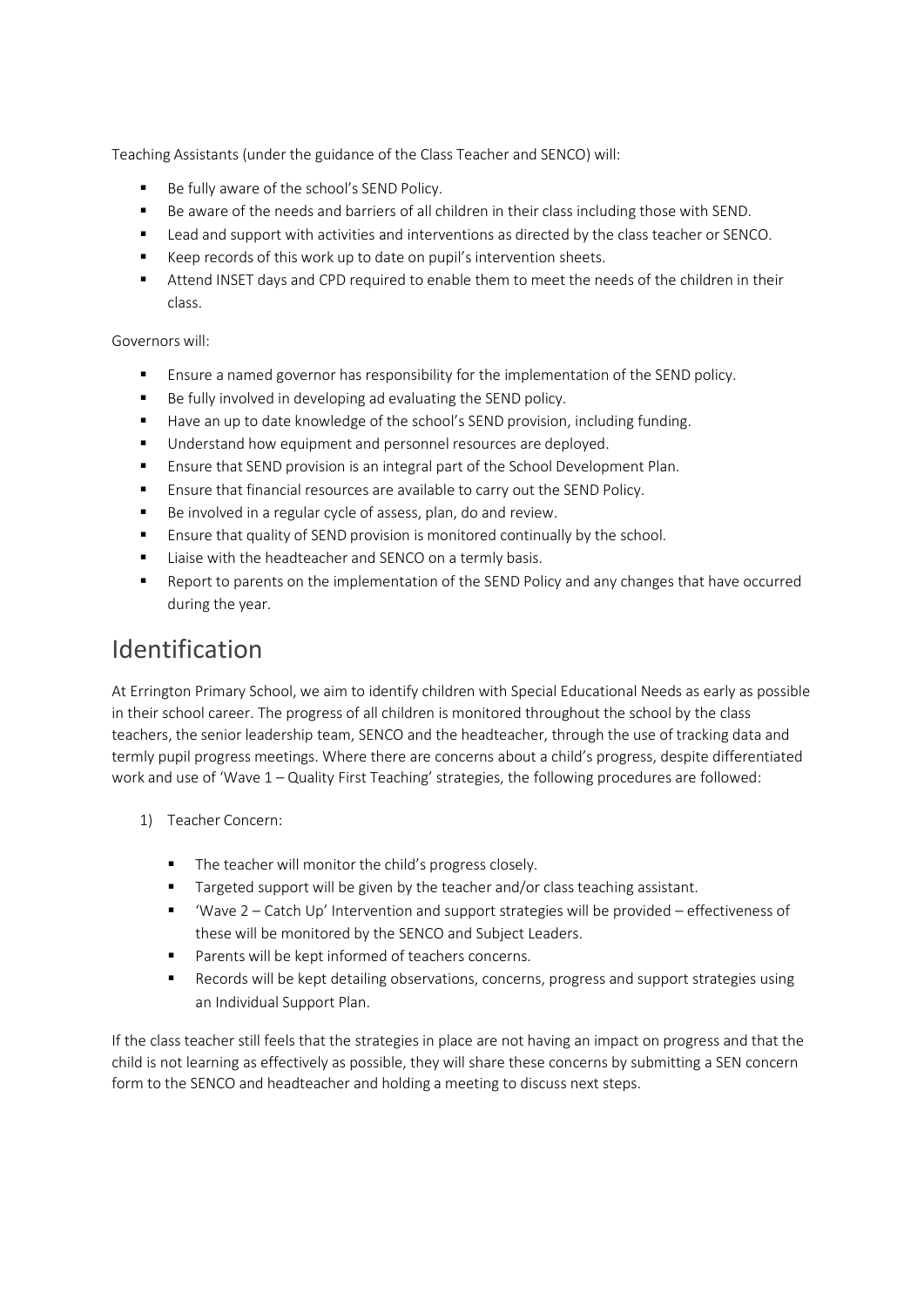2) School SEND Provision:

Additional and different provision is considered when:

- The child continues to make little or no progress even following targeted teaching and support.
- The child requires 'additional and different' support in order to make progress in one or more of the four broad areas of need: Cognition and Learning, Communication and Interaction, Physical or Sensory needs and Social and Emotional Mental Health needs.

If, following consultation between class teacher, SENCO and parents, it is decided that the child requires additional support:

- The child's name will be placed on the school's SEND Register.
- **EXECT** Further assessments, observations and pupil voice meetings may be carried out to highlight specific needs and barriers to learning.
- A SEND Support Plan will be produced by the class teacher and shared with parents which will include individual targets set for the child which will be specific, measurable, achievable, realistic and timed (SMART).
- Additional support will be provided from within the school's resources.
- 3) Involvement of Outside Agencies:

If, despite appropriate intervention and support planned, delivered and monitored by staff in school, a child is still unable to access the curriculum or continues to make little or no progress, we may consult the school's Educational Psychologist or other outside agencies. They would be provided with information about the pupil, including evidence of all previous support and adjustments. They would then either offer further advice to school or decide that the child requires additional support from outside agencies.

This is usually when:

- The child continues to make little or no progress in the identified area(s) of need over a long period of time, despite evidenced support.
- The child is working at levels substantially below the National Curriculum levels expected of a child of a similar age according do standardised assessments/teacher assessments.
- Interventions planned, delivered and monitored by school staff have had little or no impact on progress.
- 4) Education, Health and Care Plans

Following advice from outside agencies, should it be decided that additional help be required from outside the school's resources, the SENCO will hold a referral planning meeting (RPM) to request an Education, Health and Care Plan (EHCP). All relevant parties involved with the child, including parents, will be invited to the meeting and will be required to fill in relevant paperwork that will be discussed during the meeting itself. This paperwork will then be submitted to the SEND Officer at the Local Authority who, alongside a panel of professionals, will decide whether there is evidence to support the school's request for additional support. If the panel decide and EHCP is required, further assessment will take place. When an EHCP is issued, the SENCO will be responsible for maintaining the SEND Support Plan for the child, working with the class teacher, to meet the objectives set out in the EHCP. The EHCP will be updated every year in an annual review meeting. Should provision outlined in the EHCP prove to be insufficient, an interim review can be held at any time.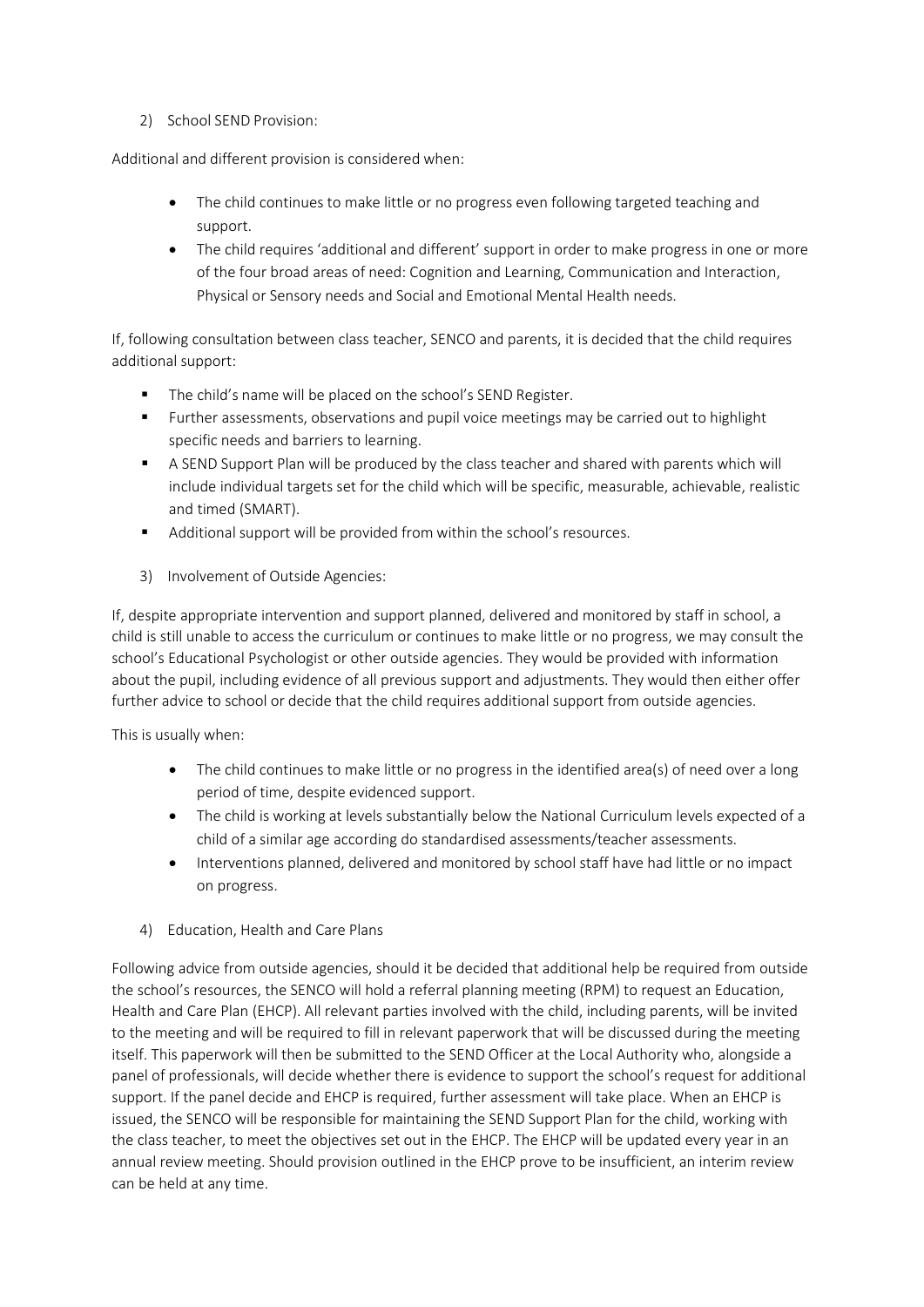### SEND Support Plans

At Errington Primary School, all pupils on the SEND Register will have a SEND Support Plan including those with an EHCP. These plans set out: the individual targets for the child, the personalised provision that will be made for the child, and the measures that will be used to monitor the child's progress. SEND Support Plans are reviewed termly. The plans will be shared with the parents and, where appropriate, the child. These SEND Support Plans are very important in supporting the child's progress and also provide valuable evidence of the interventions and support being provided by the school. If a child is not meeting targets, then provision will be reviewed and it may be appropriate to seek advice or support from outside agencies. Equally, should a child make significant progress and barriers to learning appear to no longer be of concern, a child can be removed from the SEND Register and the SEND Support Plan will no longer be maintained. The child will however be placed on a vulnerable register so they are still closely monitored.

#### Outside Agencies

We have a number of outside agencies and professionals available to us. They include:

- Educational Psychologists
- Speech and Language Therapists
- Occupational Therapists
- Healthcare Professionals
- Early help
- Social Care
- Counselling Services

#### Partnership with Parents

At Errington Primary School, we understand that parental involvement has a great impact on pupil progress and development. We strongly believe that by working closely together and communicating regularly is an effective way of improving a child's self- esteem, academic achievement and confidence.

This partnership is enhanced by:

- Regular open and honest communication
- Involvement in target setting
- Contributing to review meetings
- Opportunities to come into school to meet with teachers, SENCO and/or support staff
- Attendance at parents' evenings/SEND forums

#### **Transition**

Nursery to Foundation Stage 2:

The SENCO, headteacher and EYFS Leader will liaise with the nursery to establish which of the pupils who are moving to FS2 are on the Early Years SEN Register. This information will be used to devise Early Years Support Plans for the individual children.

Y6 to Secondary School: